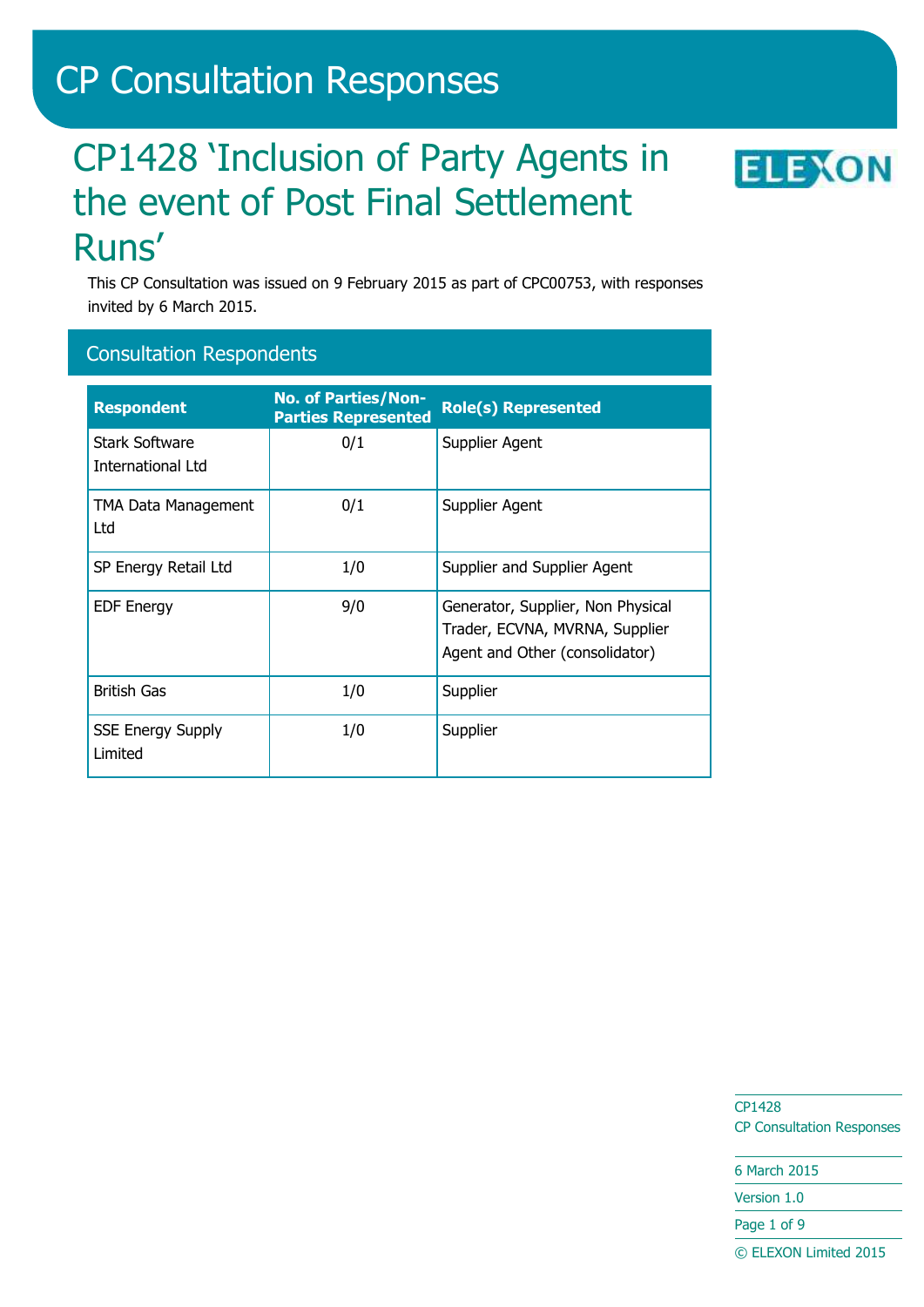# Summary of Consultation Responses

| <b>Respondent</b>                                 | <b>Agree?</b> | <b>Impacted?</b>          | Costs?      | <b>Impl. Date?</b> |
|---------------------------------------------------|---------------|---------------------------|-------------|--------------------|
| <b>Stark Software</b><br><b>International Ltd</b> |               | $\mathbf x$               | ×           |                    |
| <b>TMA Data</b><br>Management Ltd                 |               | $\boldsymbol{\mathsf{x}}$ | ×           |                    |
| SP Energy Retail<br>Ltd                           |               |                           | $\mathbf x$ |                    |
| <b>EDF Energy</b>                                 | ✓             | $\mathbf x$               | $\mathbf x$ |                    |
| <b>British Gas</b>                                | ✓             | $\pmb{x}$                 | $\mathbf x$ |                    |
| <b>SSE Energy Supply</b><br>Limited               |               |                           | $\mathbf x$ |                    |

CP1428 CP Consultation Responses

6 March 2015 Version 1.0 Page 2 of 9 © ELEXON Limited 2015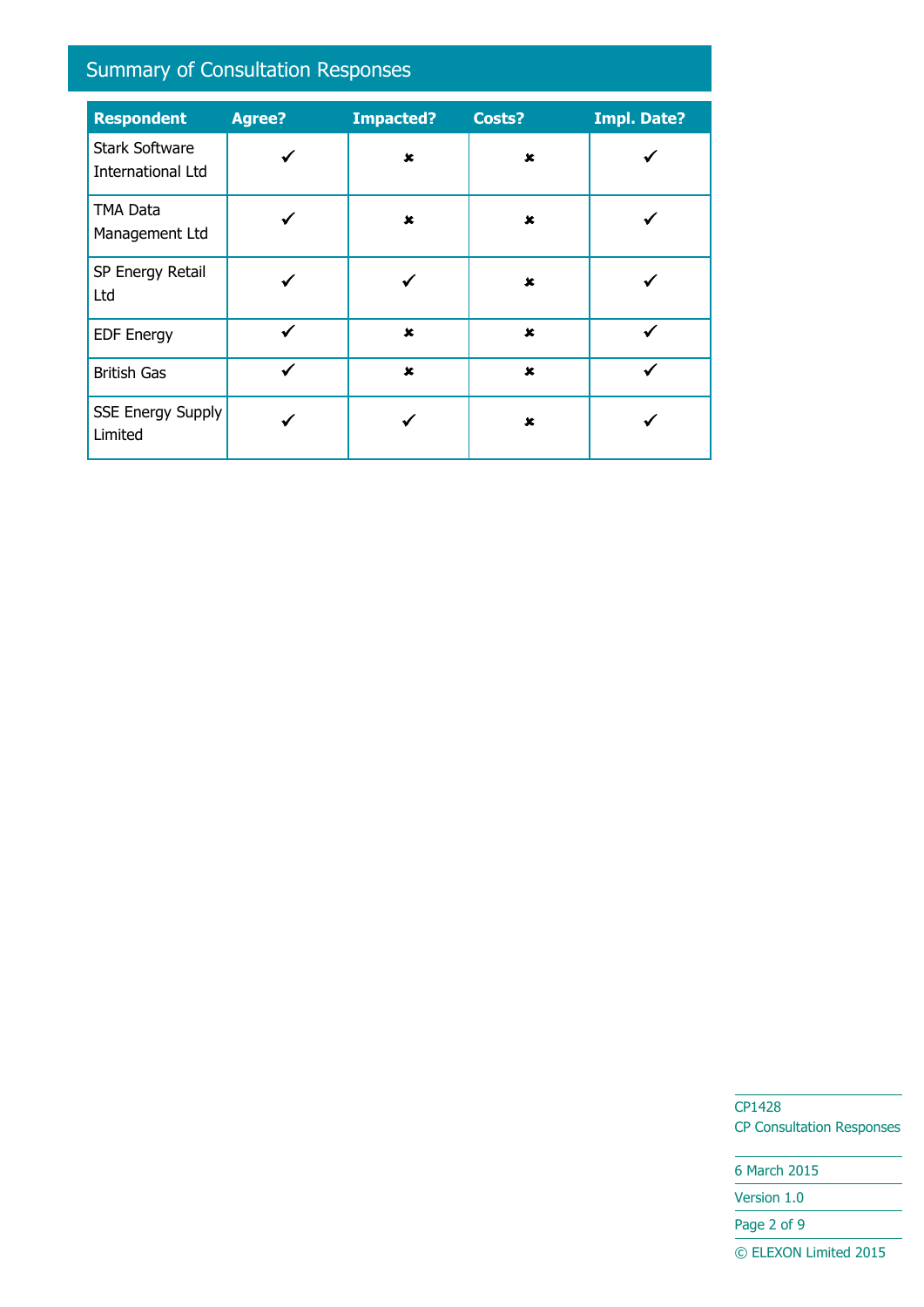# **Summary**

| Yes | <b>No</b> |
|-----|-----------|
|     |           |

#### **Responses**

| <b>Respondent</b>                          | <b>Response</b> | <b>Rationale</b>                                                                                                                                                                                              |
|--------------------------------------------|-----------------|---------------------------------------------------------------------------------------------------------------------------------------------------------------------------------------------------------------|
| <b>Stark Software</b><br>International Ltd | <b>Yes</b>      | We agree with the strengthening of the current<br>arrangements, but this should go further see Qu6.                                                                                                           |
| TMA Data<br>Management Ltd                 | <b>Yes</b>      | N.A                                                                                                                                                                                                           |
| SP Energy Retail<br>Ltd                    | <b>Yes</b>      | N.A                                                                                                                                                                                                           |
| <b>EDF Energy</b>                          | <b>Yes</b>      | N.A                                                                                                                                                                                                           |
| <b>British Gas</b>                         | <b>Yes</b>      | N.A                                                                                                                                                                                                           |
| <b>SSE Energy Supply</b><br>Limited        | <b>Yes</b>      | We support the Trading Disputes Committee in their<br>view that this clarification will support parties'<br>understanding of their requirements to notify agents<br>to ensure Settlement Errors is corrected. |

CP1428 CP Consultation Responses

6 March 2015 Version 1.0 Page 3 of 9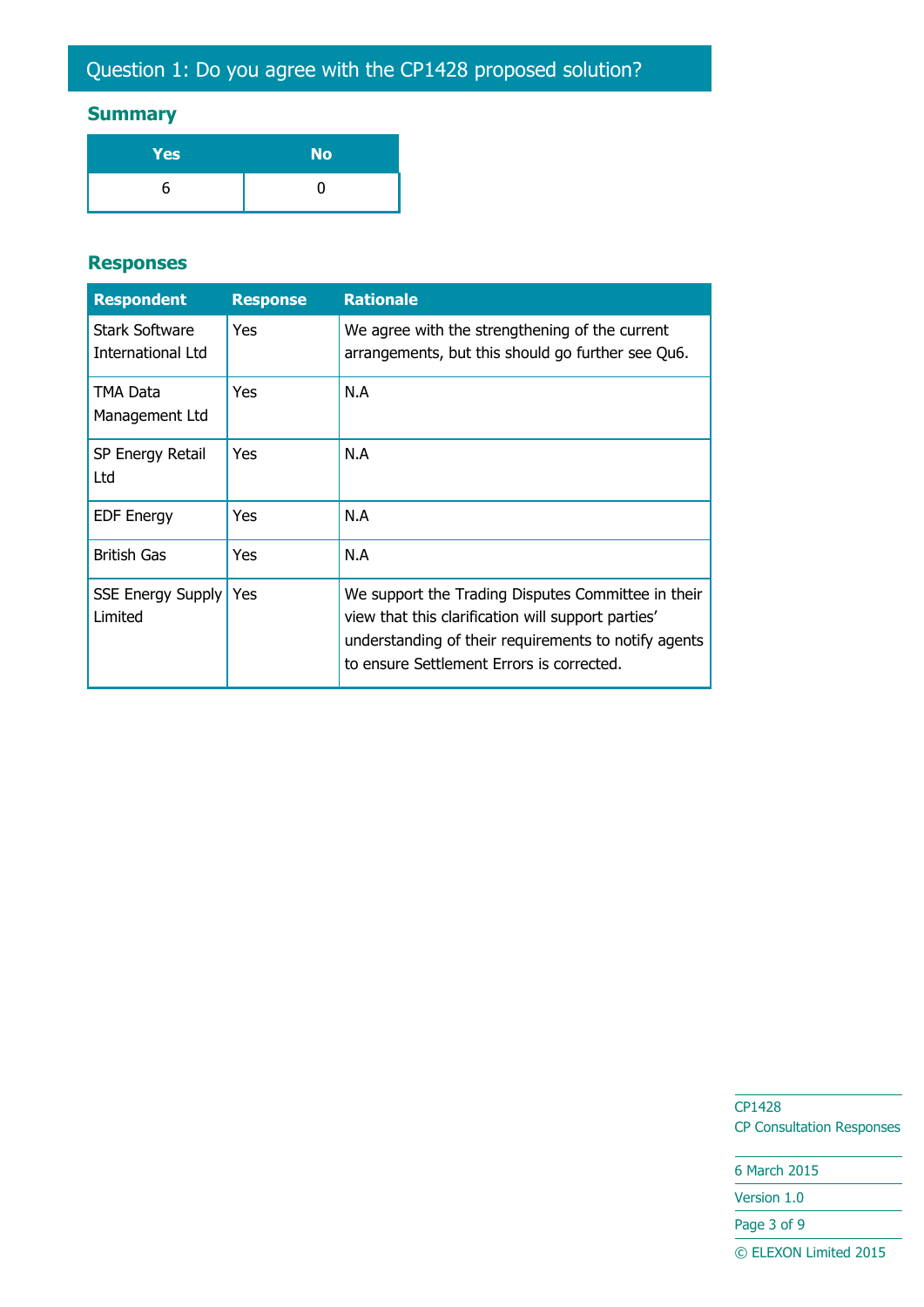## Question 2: Do you agree that the draft redlining delivers the CP1428 proposed solution?

#### **Summary**

| <b>Yes</b> | <b>No</b> |
|------------|-----------|
| ר          |           |

#### **Responses**

A summary of the specific responses on the draft redlining can be found at the end of this document.

| <b>Respondent</b>                          | <b>Response</b> | <b>Rationale</b> |
|--------------------------------------------|-----------------|------------------|
| <b>Stark Software</b><br>International Ltd | Yes             | See Qu 6         |
| TMA Data<br>Management Ltd                 | Yes             | N.A              |
| SP Energy Retail<br>Ltd                    | Yes             | N.A              |
| <b>EDF Energy</b>                          | Yes             | N.A              |
| <b>British Gas</b>                         | Yes             | N.A              |
| <b>SSE Energy Supply</b><br>Limited        | Yes             | N.A              |

CP1428 CP Consultation Responses

6 March 2015 Version 1.0

Page 4 of 9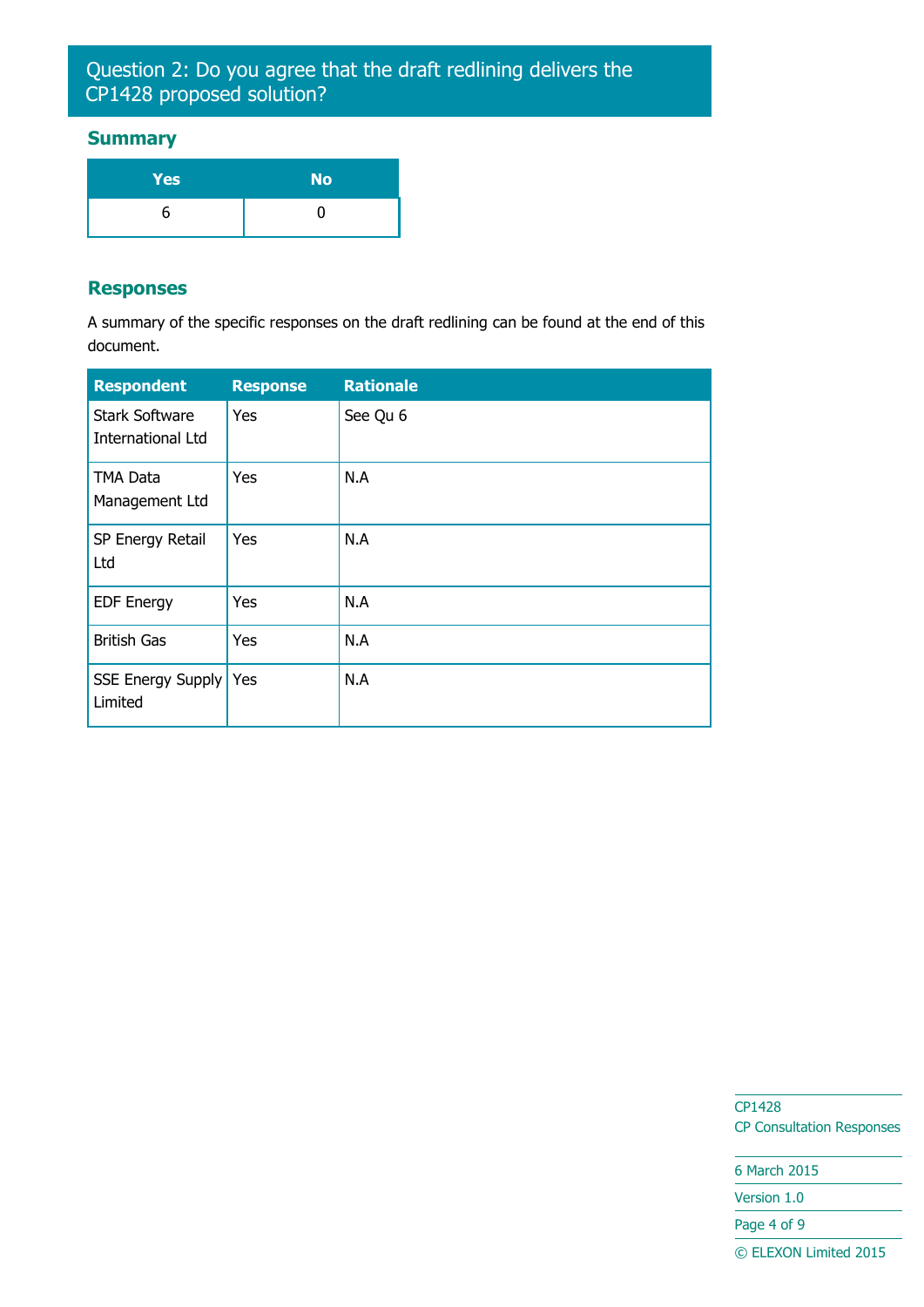# Question 3: Will CP1428 impact your organisation?

# **Summary**

| Yes | <b>No</b> |
|-----|-----------|
|     |           |

#### **Responses**

| <b>Respondent</b>                   | <b>Response</b> | <b>Rationale</b>                                                                                                                                                                                                    |
|-------------------------------------|-----------------|---------------------------------------------------------------------------------------------------------------------------------------------------------------------------------------------------------------------|
| Stark Software<br>International Ltd | No              | N.A                                                                                                                                                                                                                 |
| TMA Data<br>Management Ltd          | N <sub>O</sub>  | As a NHHDC and NHHDA we already have processes<br>in place to deal with the Post Final Dispute runs and<br>data correction. The proposed changes only ensure<br>that a Supplier informs all necessary Party Agents. |
| SP Energy Retail<br>Ltd.            | Yes             | Only to the extent that we will require to put in<br>place processes to ensure that ScottishPower as a<br>Supplier informs the appropriate DA and DC in a<br>timely manner.                                         |
| <b>EDF Energy</b>                   | No              | N.A                                                                                                                                                                                                                 |
| <b>British Gas</b>                  | No              | N.A                                                                                                                                                                                                                 |
| <b>SSE Energy Supply</b><br>Limited | Yes             | We are impacted by this BSC CP insomuch that it<br>relates to activities we undertake, however our<br>existing processes would not need to change if<br>CP1428 is approved.                                         |

CP1428 CP Consultation Responses

6 March 2015 Version 1.0 Page 5 of 9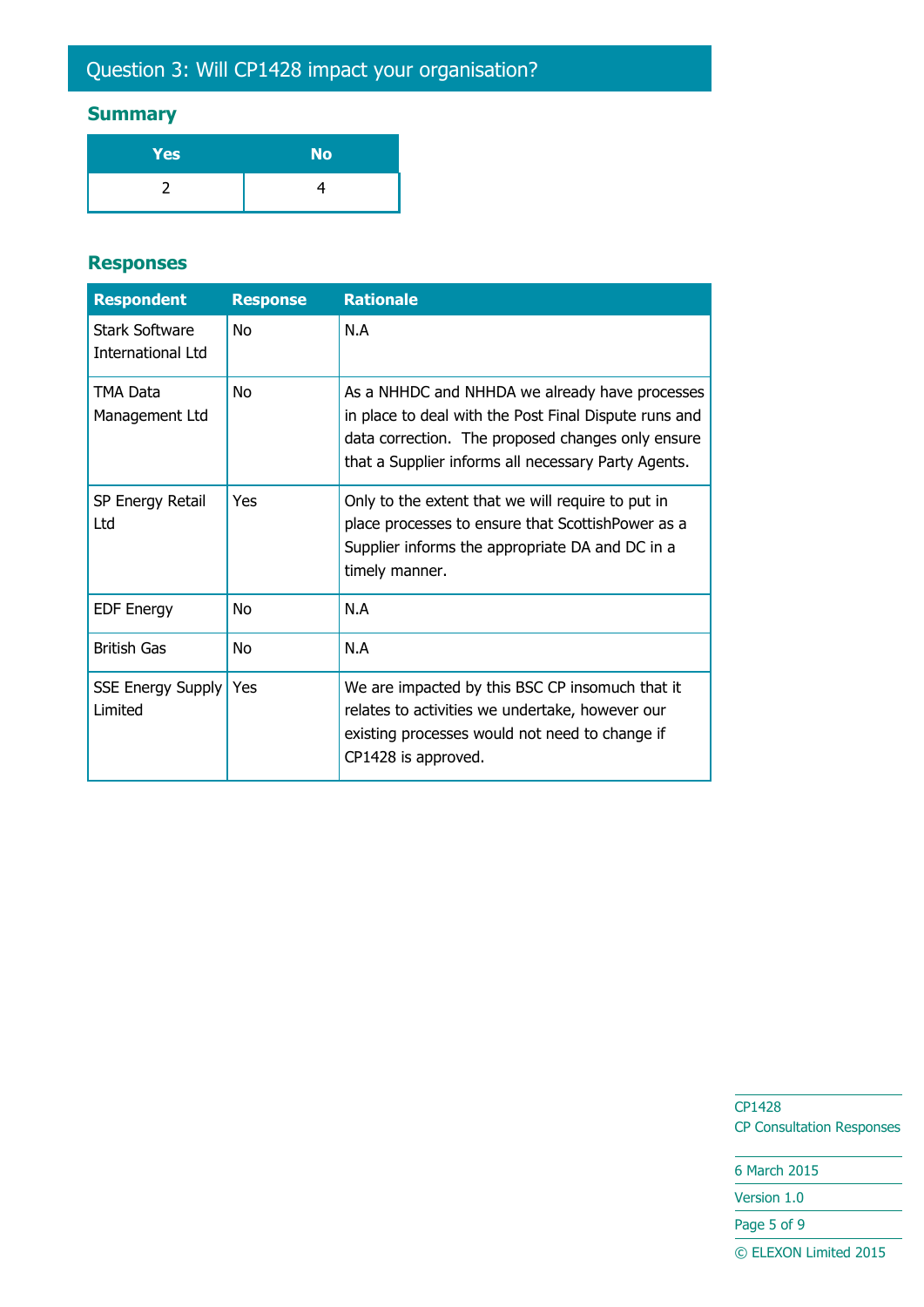## Question 4: Will your organisation incur any costs in implementing CP1428?

### **Summary**

| <b>Yes</b> | <b>No</b> |
|------------|-----------|
|            | h         |

#### **Responses**

| <b>Respondent</b>                                 | <b>Response</b> | <b>Rationale</b> |
|---------------------------------------------------|-----------------|------------------|
| <b>Stark Software</b><br><b>International Ltd</b> | <b>No</b>       | N.A              |
| <b>TMA Data</b><br>Management Ltd                 | <b>No</b>       | N.A              |
| SP Energy Retail<br>Ltd                           | No              | N.A              |
| <b>EDF Energy</b>                                 | <b>No</b>       | N.A              |
| <b>British Gas</b>                                | <b>No</b>       | N.A              |
| SSE Energy Supply<br>Limited                      | <b>No</b>       | N.A              |

CP1428 CP Consultation Responses

6 March 2015 Version 1.0 Page 6 of 9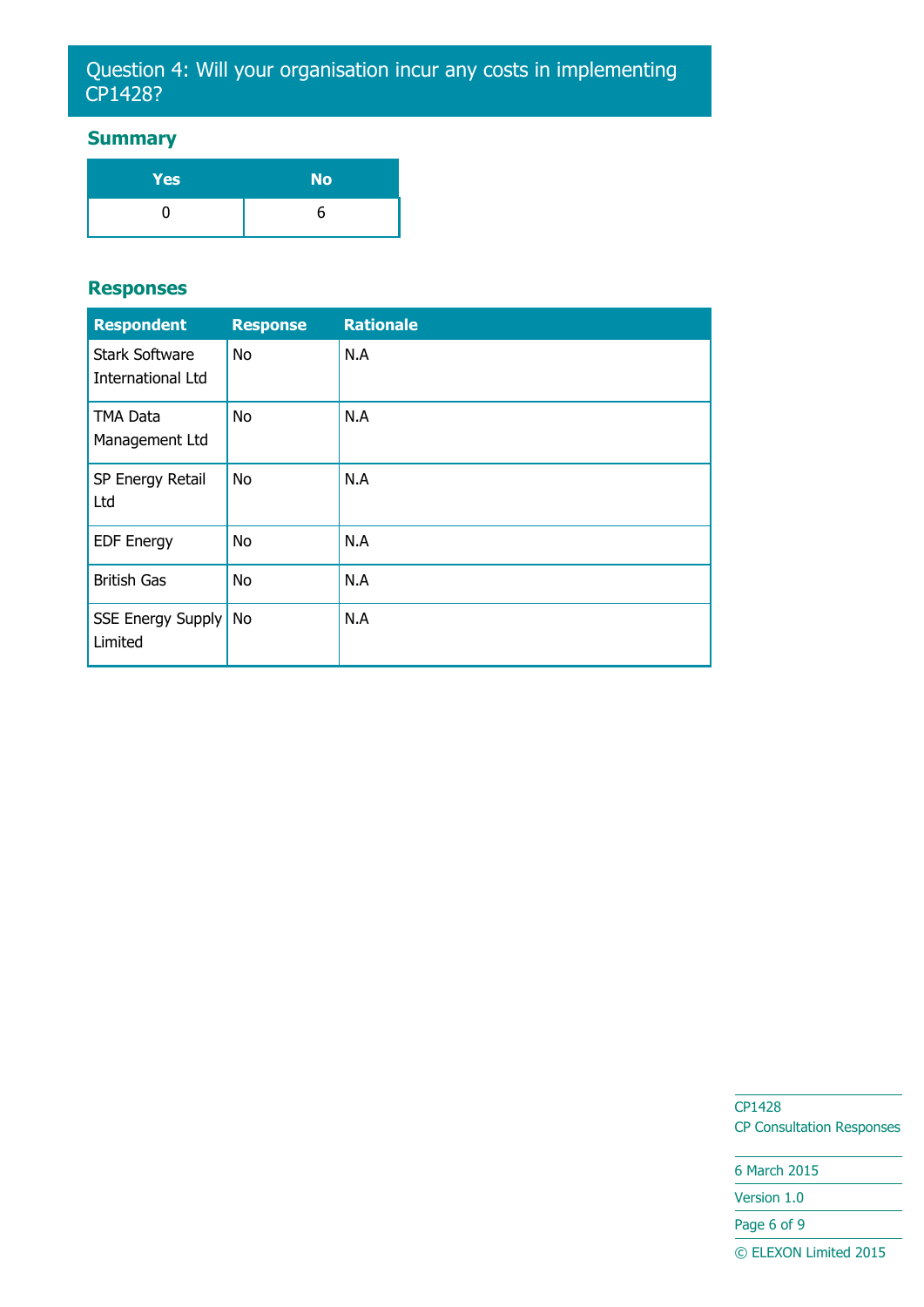## Question 5: Do you agree with the proposed implementation approach for CP1428?

### **Summary**

| <b>Yes</b> | <b>No</b> |
|------------|-----------|
|            |           |

#### **Responses**

| <b>Respondent</b>                          | <b>Response</b> | <b>Rationale</b> |
|--------------------------------------------|-----------------|------------------|
| <b>Stark Software</b><br>International Ltd | Yes             | N.A              |
| <b>TMA Data</b><br>Management Ltd          | Yes             | N.A              |
| SP Energy Retail<br>Ltd                    | Yes             | N.A              |
| <b>EDF Energy</b>                          | Yes             | N.A              |
| <b>British Gas</b>                         | Yes             | N.A              |
| SSE Energy Supply<br>Limited               | Yes             | N.A              |

CP1428 CP Consultation Responses

6 March 2015 Version 1.0 Page 7 of 9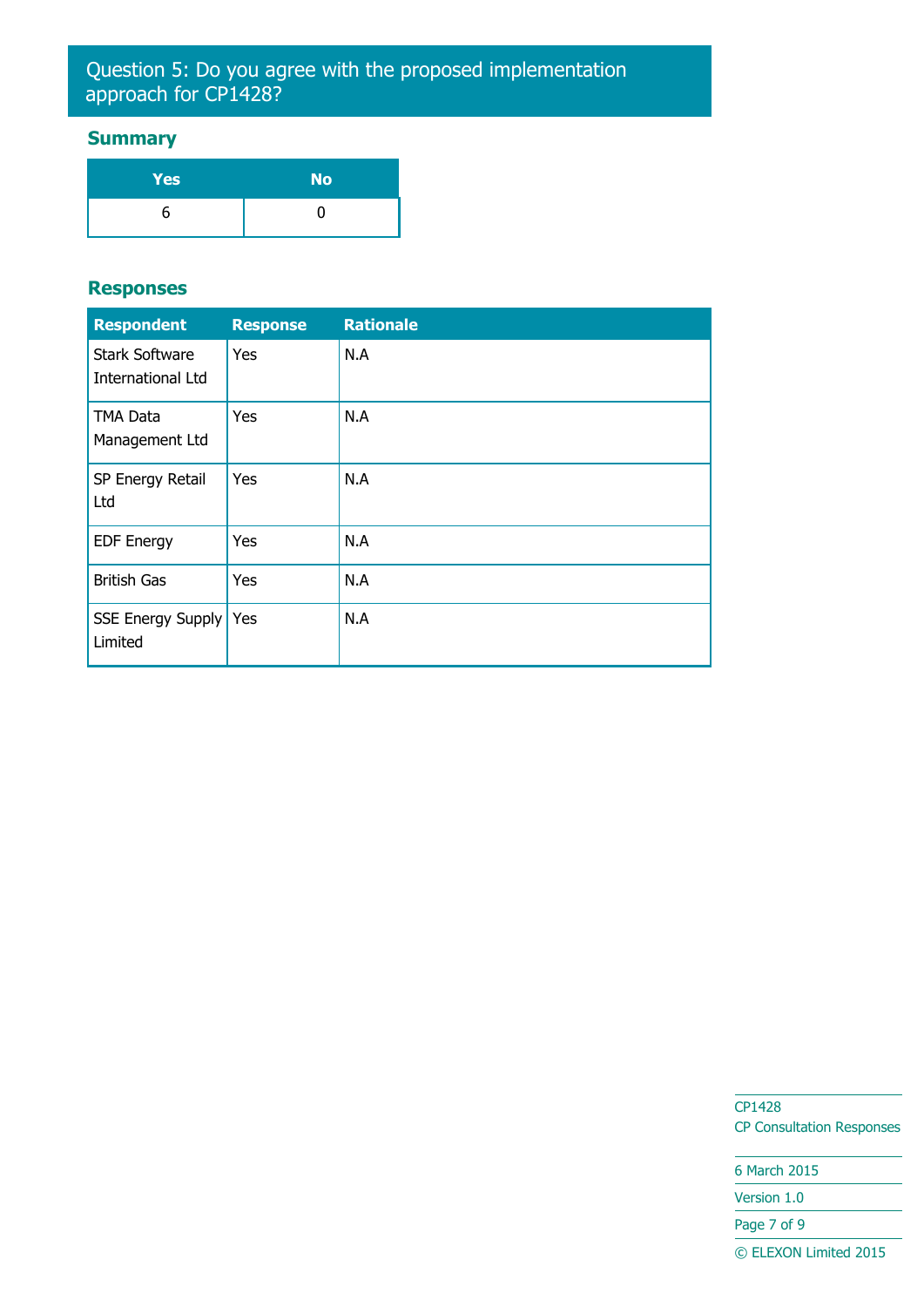# Question 6: Do you have any other comments on CP1428?

# **Summary**

| Yes | <b>No</b> |
|-----|-----------|
|     |           |

#### **Responses**

| <b>Respondent</b>                          | <b>Response</b> | <b>Rationale</b>                                                                                                                                                                                                                                                                                                                                                                            |
|--------------------------------------------|-----------------|---------------------------------------------------------------------------------------------------------------------------------------------------------------------------------------------------------------------------------------------------------------------------------------------------------------------------------------------------------------------------------------------|
| <b>Stark Software</b><br>International Ltd | Yes             | The process of Suppliers notifying agents about<br>disputes has been an area of weakness for a long<br>time.                                                                                                                                                                                                                                                                                |
|                                            |                 | Stark has had several 'chases' from SVAA requesting<br>expected dispute Post RF data that we knew<br>nothing about. This SVAA 'safety net' provides no<br>cover if more than one dispute existed that covered<br>the same period and we sent revised data for one<br>and not another.                                                                                                       |
|                                            |                 | This proposal in its current form does no more that<br>requiring Suppliers to comply with existing rules.                                                                                                                                                                                                                                                                                   |
|                                            |                 | Even when notification takes place there can be<br>confusion about the supplier(s) and dates involved<br>and whether the DC's currently held data is the<br>version now required, or that needs further<br>correction in the light of the outcome.                                                                                                                                          |
|                                            |                 | The process would be considerably improved by a<br>definitive notification of the dispute outcome and<br>detail coming directly from TDC or Elexon which<br>would take away the risk of it being forgotten or<br>partially carried out. Access to the data volumes<br>considered would also enable the Agent to check if<br>the current data was correct or required further<br>correction. |
|                                            |                 | Another (far less satisfactory) alternative to the<br>above would be to adopt the suggestion in the<br>consultation "to have Suppliers proactively confirm<br>any correction of Settlement Errors back to<br>ELEXON".                                                                                                                                                                       |
| <b>TMA Data</b><br>Management Ltd          | <b>No</b>       | N.A                                                                                                                                                                                                                                                                                                                                                                                         |
| SP Energy Retail<br>Ltd                    | No              | N.A                                                                                                                                                                                                                                                                                                                                                                                         |
| <b>EDF Energy</b>                          | No              | N.A                                                                                                                                                                                                                                                                                                                                                                                         |

**ation Responses** 

 $15$